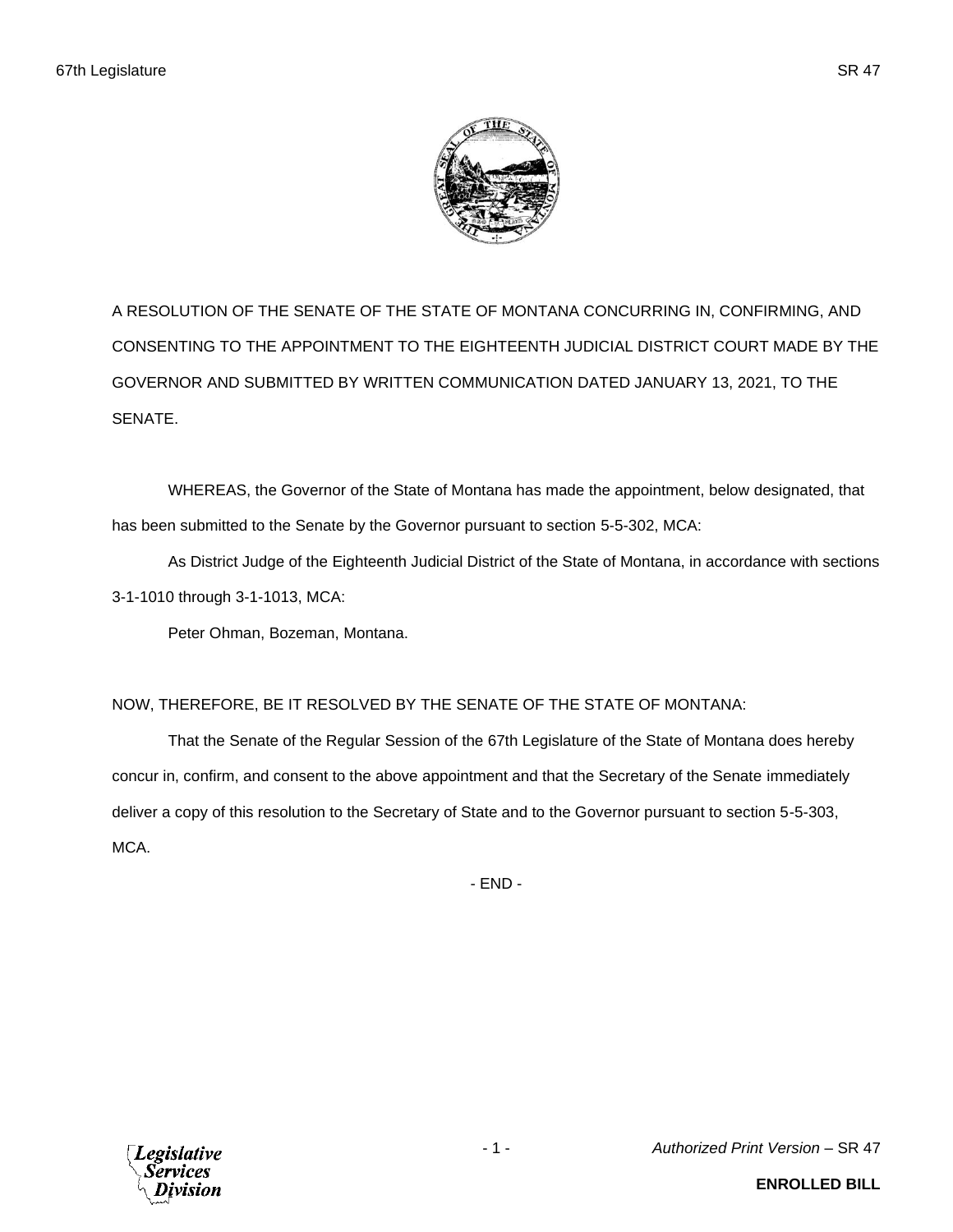I hereby certify that the within bill,

SR 47, originated in the Senate.

Secretary of the Senate

President of the Senate

| Signed this | dav  |
|-------------|------|
|             | 2021 |

\_\_\_\_\_\_\_\_\_\_\_\_\_\_\_\_\_\_\_\_\_\_\_\_\_\_\_\_\_\_\_\_\_\_\_\_\_\_\_\_\_\_\_

\_\_\_\_\_\_\_\_\_\_\_\_\_\_\_\_\_\_\_\_\_\_\_\_\_\_\_\_\_\_\_\_\_\_\_\_\_\_\_\_\_\_\_